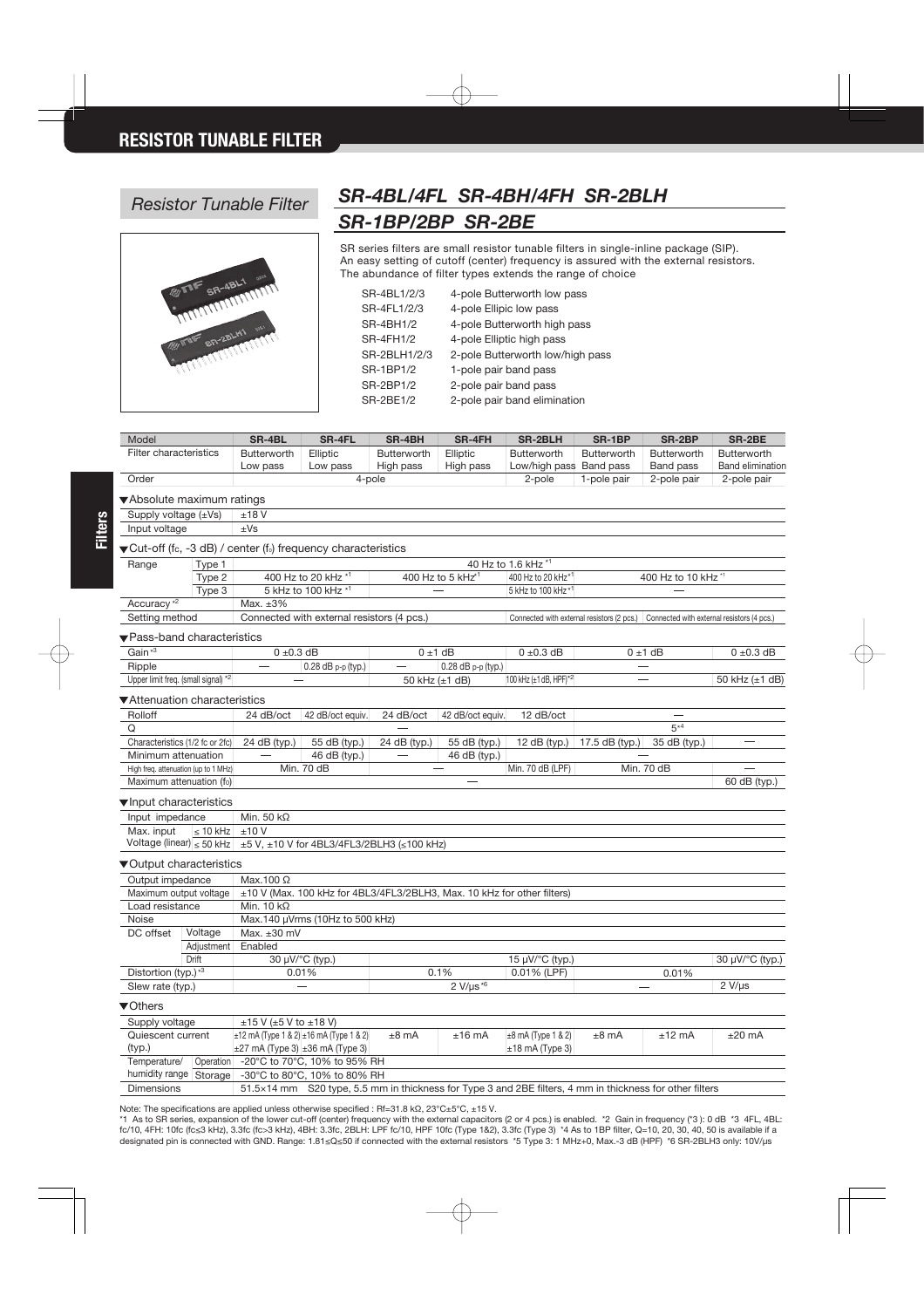







Type 1 
$$
R_F = \frac{15.9 \times 10^3}{f c \text{ or } f o} [kΩ]
$$
  
Types 28.3 
$$
R_F = \frac{159 \times 10^3}{f c \text{ or } f o} [kΩ]
$$

**• Equation of external resistor RF for expansion of lower cut-off (center) frequency** An external capacitor (CF´) is used.

Type 1 
$$
R_F = \frac{159}{(Cr^2 + 0.01) \times (fc \text{ or } fo)} [kΩ]
$$
  
\nTypes 28.3  $R_F = \frac{159}{(Cr^2 + 0.001) \times (fc \text{ or } fo)} [kΩ]$ 

Note: Units: fc or fo in Hz, CF´ in µF

RF: 8k to 400kΩ, 1.5k to 40kΩ for Type 3 filters Be sure to use a resistor and capacitor with tolerance of 1%.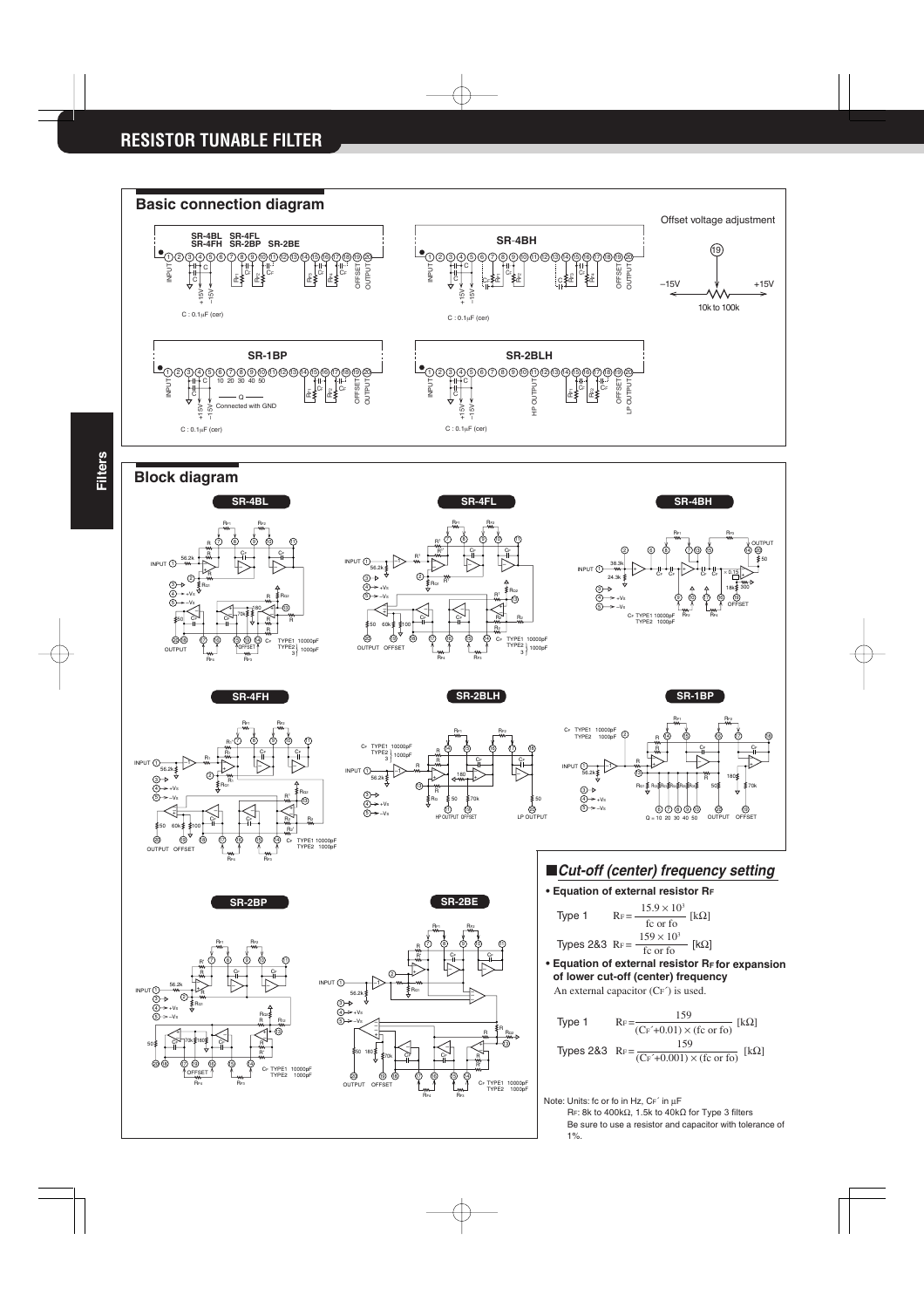## SR Series